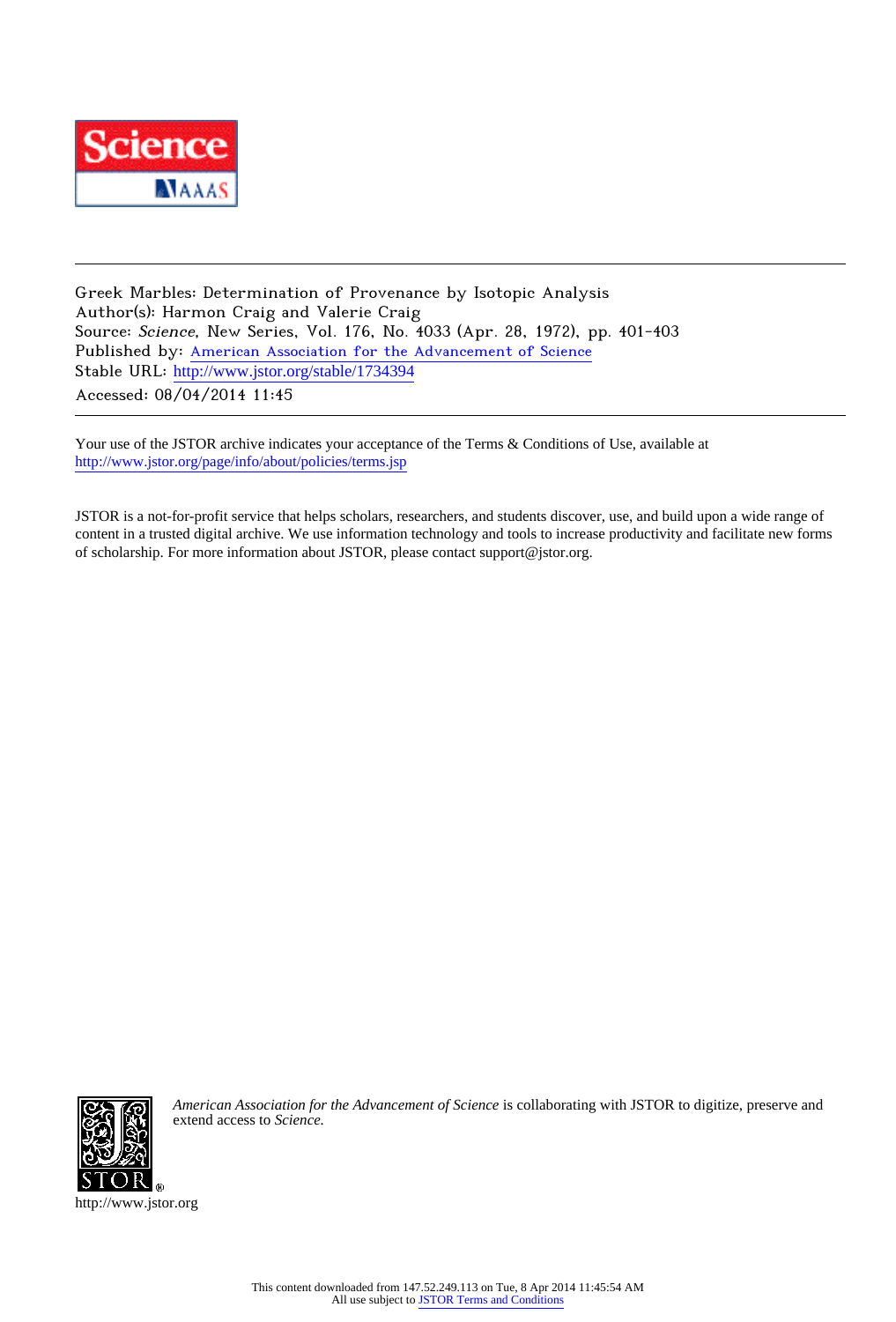## **Reports**

## **Greek Marbles: Determination of Provenance by Isotopic Analysis**

**Abstract. A study has been made of carbon-13 and oxygen-18 variations in Greek marbles from the ancient quarry localities of Naxos, Paros, Mount Hymettus, and Mount Pentelikon. Parian, Hymettian, and Pentelic marbles can be clearly distinguished by the isotopic relationships; Naxian marbles fall into two groups characterized by different oxygen-18/oxygen-16 ratios. Ten archeological samples were also analyzed; the isotopic data indicate that the "Theseion" is made of Pentelic marble and a block in the Treasury of Siphnos at Delphi is probably Parian marble.** 

**The problem of identifying the locality from which a given specimen of Greek marble was quarried has been studied for almost 100 years (1). In addition to the obvious applications such as detection of copies and forgeries (2, p. 189) there are more general problems of great importance which could be solved by a method capable of uniquely assigning a piece of marble to its place of origin. The major quarrying localities in use from preclassical to Hellenistic and Roman periods shifted successively from the Cycladic islands of Naxos, and later Paros, to Mount Pentelikon on the Attic mainland, and finally during Roman times, to nearby Mount Hymettus (1; 2, p. 137; 3). Thus in many instances the specification of the provenance of a piece of statuary or a building can be used to date the object from the known periods of quarrying operations in each area (4). Finally, there are geological problems at hand such as the question of whether the Pentelic and Hymettian marbles represent two formations or a single formation repeated by folding or faulting (5).** 

**Methods applied to Greek marbles for provenance determination in the past include petrographic techniques (1, 3), petrofabric studies (3, 6), and Na and Mn analysis by neutron activation (7). Although Herz and Pritchett (5) were able to solve a problem of a mismatch of inscription fragments by a foliation study, and Ryback and Nis-**

**28 APRIL 1972** 

**sen (7) were able to characterize Marmara and Parian marble as low in Mn, none of these methods has been generally very successful (8). Trace element studies suffer inherently from the high variability in concentration (factors of over 100 for Na and Mn) due to highly localized interaction with inclusions and surrounding rocks. On** 

**the other hand, petrofabric studies are difficult and time consuming, require relatively large amounts of material, and depend on statistical treatments of what are, in these marbles, rather poorly developed fabrics.** 

**Our approach to this problem was the idea that the 13C/12C and 18O/16O variations in Greek marbles probably provided the best chance for unique characterization by locality. The isotopes 13C and 180 vary by at least 10 and 20 per mil (1 to 2 percent), respectively, in marbles from different areas (9), so that with two isotopes there is a reasonable probability of obtaining some distinctive differences. Moreover, we expected that the very process which originally formed the marbles might well smooth out the variations within a single quarrying area by local isotopic equilibration with fluid phases. In general both these expectations were fulfilled.** 

**We made detailed collections in the four major quarrying areas which provided marble for statuary and building purposes in ancient Greece (10). In each area we concentrated our sampling at the sites of ancient quarries, as indicated by old chisel marks, worked faces, grooves, and other evidence. Samples were collected over the maximum extent of each locality and from representative phases, in order to de-** 



**Fig. 1. Carbon-13 and oxygen-18 variations in marble samples from ancient Greek quarries relative to the PDB isotopic standard. Triangles denote some of the archeological samples listed in Table 1.** 

**401**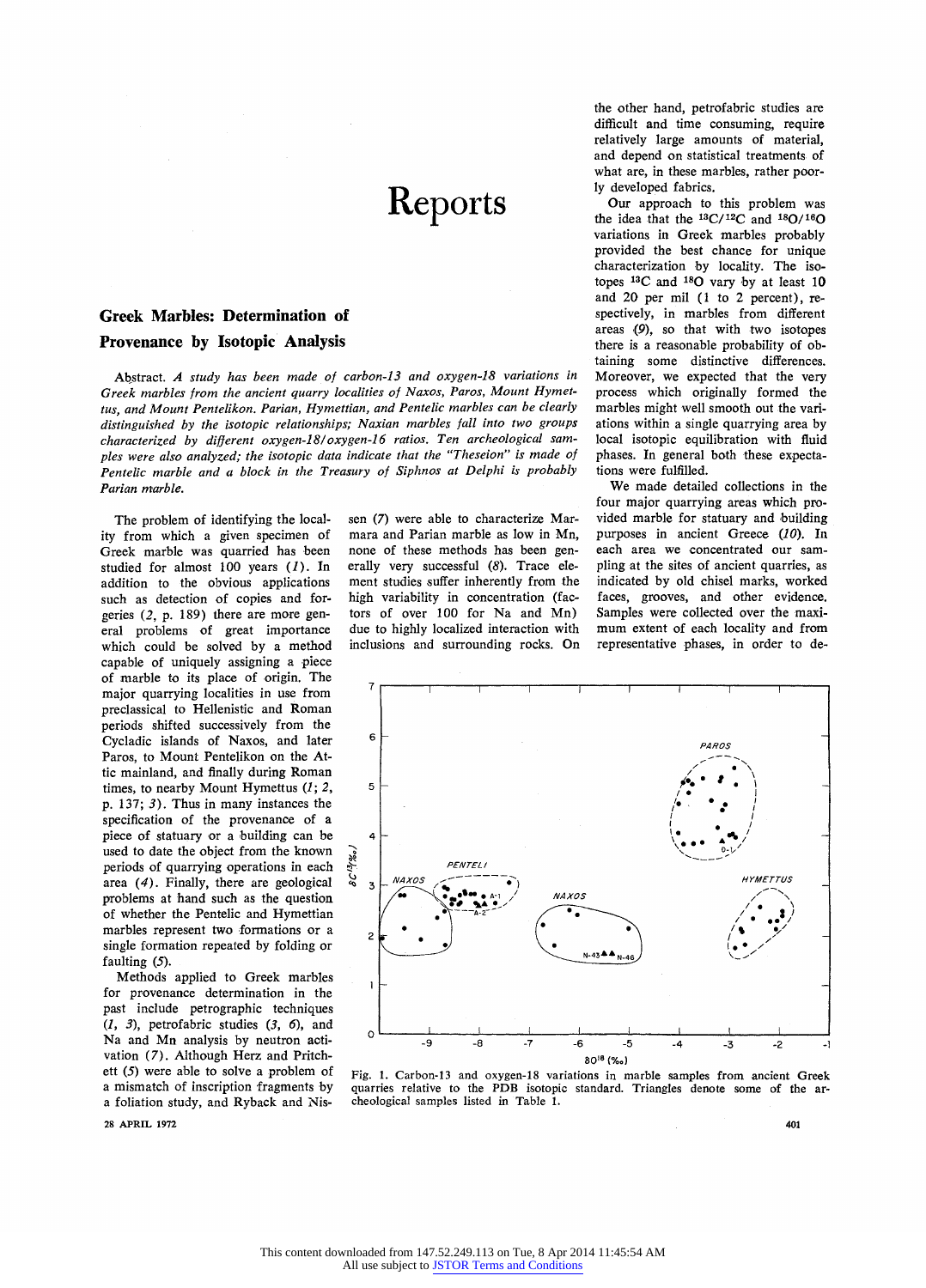| Sam-<br>ple<br>No. | Description                                                                  | $\lambda^{13}$ C<br>(per mil) | $S^{18}O$<br>$(per \text{mil})$ | Probable<br>prove-<br>nance |
|--------------------|------------------------------------------------------------------------------|-------------------------------|---------------------------------|-----------------------------|
| $A-1$              | Athens: "Theseion" (Hephaesteion)<br>in the Agora, column on north<br>side   | 2.63                          | $-7.90$                         | Pentelic                    |
| $A-2$              | Athens: basal slab on south side of<br>"Theseion"                            | 2.63                          | $-8.03$                         | Pentelic                    |
| $D-1$              | Delphi: carved block lying inside<br>Treasury of Siphnos                     | 3.89                          | $-3.10$                         | Parian                      |
| $D-2$              | Delphi: drum of column of the<br>Naxian Sphinx                               | 1.96                          | $-4.15$                         | ?                           |
| $E-1$              | Epidaurus: carved block (lintel?),<br>10 m from Tholos                       | 2.01                          | $-1.12$                         | ?                           |
| $E-2$              | Epidaurus: Corinthian capital next<br>to the "triple circle" of Tholos       | 2.16                          | $-0.78$                         | ?                           |
| $E-3$              | Epidaurus: cut slab of white marble,<br>13 m from Tholos                     | 2.58                          | $-3.96$                         | 7                           |
| $N-43$             | Naxos: Apollon Gate, Palatia,<br>Naxos Harbour; flake from inside<br>of gate | 1.67                          | $-5.51$                         | Naxian                      |
| $N-46$             | Naxos: Apollon Gate, large block at<br>foot of hill toward Naxos             | 1.64                          | $-5.35$                         | Naxian                      |
| $C-1$              | Caesarea, Israel: Corinthian capital<br>of grey marble                       | 3.51                          | $-2.64$                         | 7                           |

**termine the variability in each area. A total of 170 quarry samples and some 20 archeological samples were taken. The marbles studied, in order of age of the workings, were as follows.** 

**Naxian marble, on the island of Naxos in the Cyclades (6th and 7th centuries). The ancient Naxian quarries occur in two main localities, in two formations (11). Near Kinidaros, in the central interior, ancient quarries (probably used only locally) occur in the Keramoti marble. On the north point of the island, at Apollon, the ancient quarries are in the Amomaxi marble, which is separated from the older Keramoti marble by Komiaki schist. Each of these ancient sites is marked by the presence of a very large recumbent figure (Kouros), the earliest Greek statuary.** 

**Parian marble, on the Cycladic island of Paros (5th and 6th centuries). The Lychnites marble occurs at Aghias Minas near Marathi, in the interior of the island (12). The quarries are underground and are reached by two steeply dipping shafts that follow the bedding. This is the finest statuary marble known.** 

**Pentelic marble, Mount Pentelikon, 18 km northeast of Athens (5th century to Roman era). The ancient quarries begin at the cave of Spilia on the south slope and extend up the mountain. Six ancient and two recent quarries were located and sampled. The white Pentelic marble which was quarried is the "lower marble" of Lepsius (1).** 

**Hymettian marble, Mount Hymettus, southeast of Athens, on the western slope (13). The marbles are grey, white, and blue, and are the "upper marble" of Lepsius (1). Seven ancient quarries were located and sampled.** 

**General descriptions of these marbles are given in the references (1, 3, 5). The marbles are often (though not always) distinguishable with high probability in outcrop or fresh hand specimen (Naxian marble is generally coarse grained, Hymettian marble is often grey to blue and banded), but cannot be distinguished with certainty from each other, or from other marbles, in buildings and statuary. Both Pentelic and Hymettian marbles occur on each of these mountains (1).** 

**In this initial study a statistical sampling of about 35 percent of the samples was selected for analysis. Further studies, including measurement of trace elements such as Sr and Mg are continuing. However, the isotopic results are so promising that we present them now, in the hope that interested workers will send us marbles from other classical quarry areas and from archeological materials whose place of origin is of interest.** 

**Figure 1 shows the isotopic results on the quarry specimens and some of the archeological samples. The data are given as 8 values relative to the PDB isotopic standard (14):** 

 $\delta$  (per mil) = [(R/R<sup>+</sup>) - 1]  $\times$  1000

where  $R$  is the ratio  $\frac{13C}{12C}$  or  $\frac{18O}{1}$  $160$  and  $R+$  is the ratio in the PDB **standard. The mass spectrometric methods and calculations have been described (14). The analytical precision is + 0.05 per mil.** 

**On the 13C-180 diagram, the marbles fall into well-defined groups with the possible exception of certain Naxian and Pentelic varieties. The Parian marbles are unique in having the highest 813C values of the Greek specimens and all of the marbles studied by Baertschi (9). These marbles resemble algal carbonates and travertines in their high 13C values, and this resemblance together with the high purity leads us to suspect that they originated as a chemical precipitate (15).** 

**Pentelic and Naxian marbles are much lower in 180 than Parian and Hymettian marbles, a feature which is generally due to interaction with meteoric waters at elevated temperatures (9). The Pentelic marbles are also higher in 13C than almost all of the marbles studied by Baertschi, and the Naxian and Hymettian marbles fall in the upper part of his range. Only the Hymettian marbles fall within the general 13C-180 trend outlined by the marble samples in Baertschi's work. It is noteworthy that the isotopic data clearly confirm Lepsius's conclusion (1) that Hymettian and Pentelic marbles ("upper and lower" marbles) are different geological formations.** 

**The Naxian marbles so far studied fall into two groups with respect to 818O values. Each of these isotopic subgroups contains samples from both the Naxian localities studied. Lepsius (1) noted that there were two types of marble in the vicinity of the Apollon Kouros, one of which closely resembles the roof tiles of the "Old Temple" of the Acropolis and the Temple of Zeus in Olympia. The isotopic data indicate that both these marbles probably outcrop at both Kouros sites on Naxos.** 

**Similar uncertainties in the case of the Attic marbles require further study. Herz and Pritchett (5) placed most of the Hymettian quarries in the "lower" or Pentelic formation (which provides the Pentelic marble on Pentelikon). However, the isotopic data show clearly that the two sets of Attic marbles represent quite different formations, and that the quarries we studied on Mount Hymettus are probably in the "upper marble" of Lepsius. The geological relationships at Hymettus are the most complicated of the entire region.** 

**SCIENCE, VOL. 176**